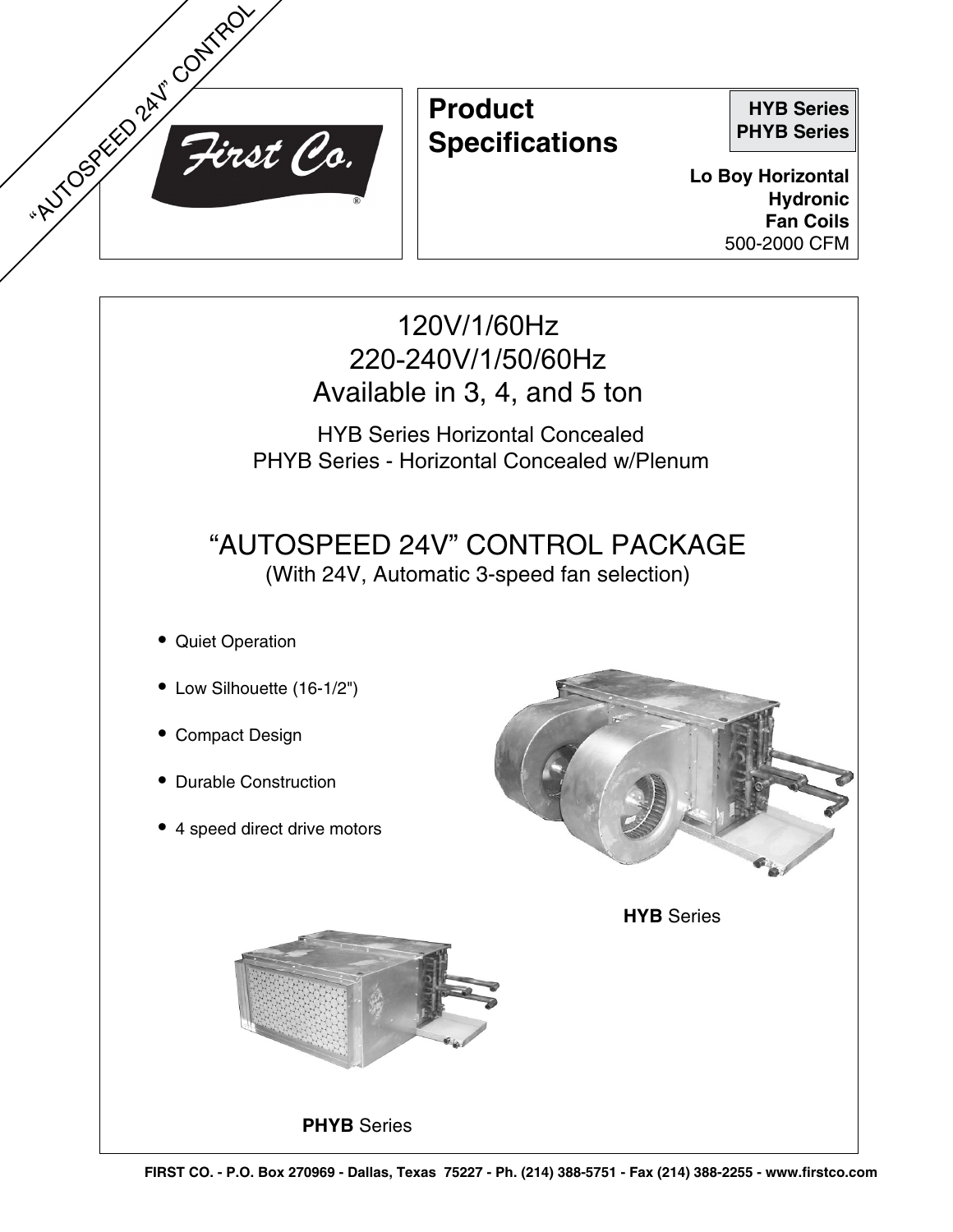# **T a bl e of C o n t e n ts**

| PHYB Dimensions / Submittal Data8 |
|-----------------------------------|
|                                   |
|                                   |
|                                   |

In keeping with its policy of continuous progress and product improvement, First Co. reserves the right to make changes without notice. Maintenance for all First Co. products is available under "Product Maintenance" at www.firstco.com.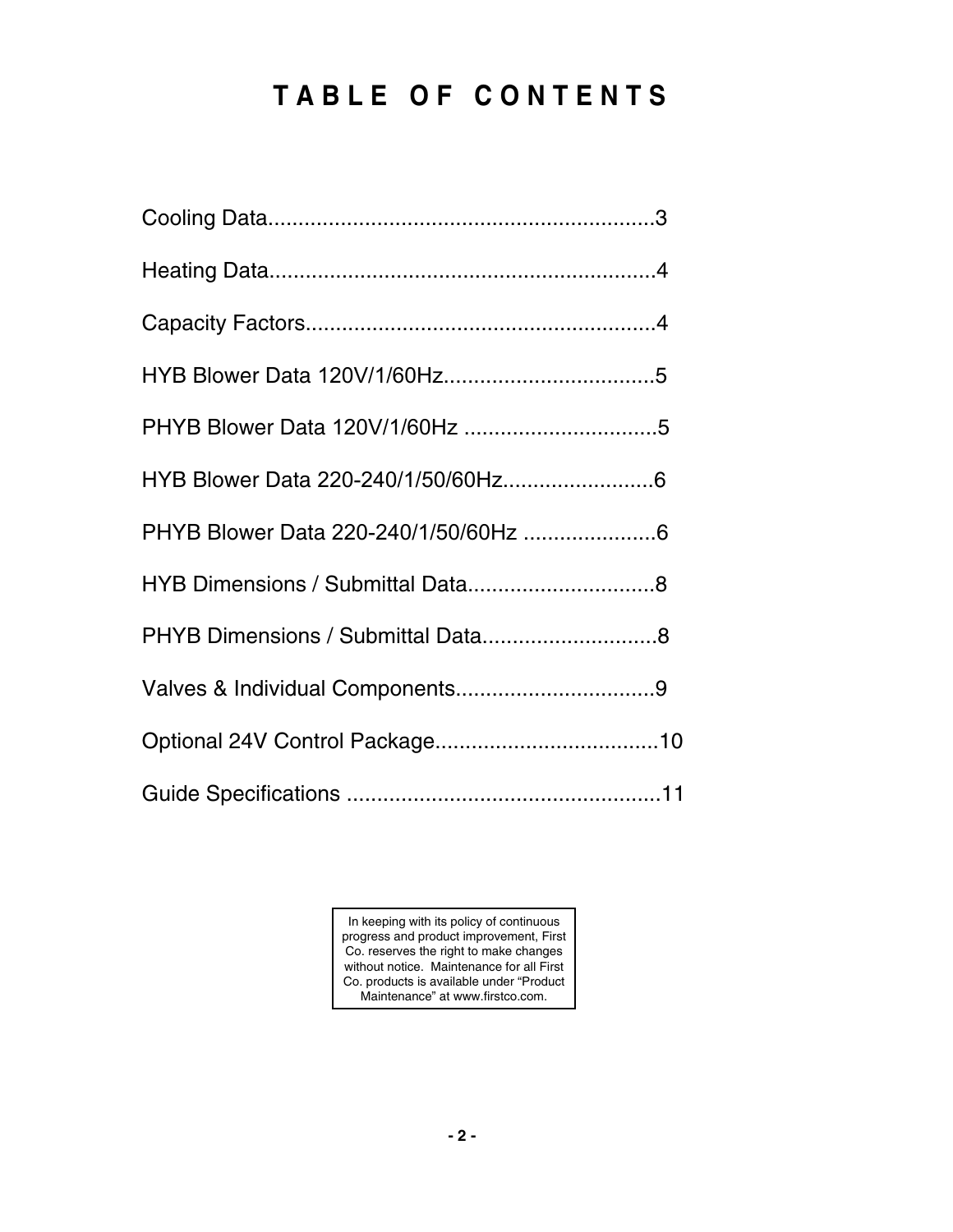## **COOLING DATA**

|                       | <b>COOLING CAPACITY (1000 BTUH)</b> |                    |                                                                  |                      |                       |                                 |                      |                    |                                |                   |                      |                                |                     |                      |                      |                   |
|-----------------------|-------------------------------------|--------------------|------------------------------------------------------------------|----------------------|-----------------------|---------------------------------|----------------------|--------------------|--------------------------------|-------------------|----------------------|--------------------------------|---------------------|----------------------|----------------------|-------------------|
|                       |                                     |                    | $45^{\circ}$                                                     |                      | <b>ENTERING WATER</b> |                                 |                      |                    | 42° ENTERING WATER             |                   |                      |                                |                     |                      |                      |                   |
| <b>MODEL</b><br>(CFM) | <b>GPM</b>                          | P.D.<br>(FT. WTR.) | $75^\circ$ DB<br>$80^\circ$ DB<br>$63^\circ$ WB<br>$67^\circ$ WB |                      |                       | P.D.<br><b>GPM</b><br>(FT.WTR.) |                      |                    | $80^\circ$ DB<br>$67^\circ$ WB |                   |                      | $75^\circ$ DB<br>$63^\circ$ WB |                     |                      |                      |                   |
|                       |                                     |                    | ΤН                                                               | <b>SH</b>            | <b>TR</b>             | TH                              | <b>SH</b>            | <b>TR</b>          |                                |                   | <b>TH</b>            | <b>SH</b>                      | <b>TR</b>           | TН                   | <b>SH</b>            | <b>TR</b>         |
| 12HYB-3<br>(1200)     | 5<br>7<br>9                         | 2.6<br>4.7<br>7.4  | 30.1<br>34.5<br>37.3                                             | 24.2<br>25.8<br>26.9 | 12.0<br>10.0<br>8.3   | 23.0<br>26.4<br>28.5            | 21.4<br>22.7<br>23.5 | 9.2<br>7.5<br>6.3  | 6<br>8<br>10                   | 3.6<br>6.0<br>9.0 | 35.5<br>39.3<br>41.7 | 26.2<br>27.6<br>28.5           | 11.8<br>9.8<br>8.3  | 27.1<br>30.0<br>31.8 | 23.0<br>24.1<br>24.8 | 9.0<br>7.5<br>6.4 |
| 16HYB-3<br>(1600)     | 6<br>9<br>12                        | 1.8<br>3.7<br>6.3  | 37.6<br>44.9<br>49.4                                             | 31.4<br>34.1<br>35.8 | 12.5<br>10.0<br>8.2   | 32.5<br>34.3<br>37.8            | 32.5<br>30.0<br>31.3 | 10.8<br>7.6<br>6.3 | 7<br>10<br>13                  | 2.4<br>4.5<br>7.3 | 44.1<br>50.9<br>55.1 | 33.8<br>36.3<br>37.9           | 12.6<br>10.2<br>8.5 | 33.7<br>38.9<br>42.1 | 29.8<br>31.8<br>33.0 | 9.6<br>7.8<br>6.5 |
| 20HYB-3<br>(2000)     | 8<br>11<br>14                       | 2.1<br>3.8<br>5.9  | 54.8<br>57.7<br>59.7                                             | 39.5<br>42.1<br>43.9 | 11.9<br>10.0<br>8.5   | 35.0<br>41.9<br>45.6            | 35.0<br>37.1<br>38.5 | 8.5<br>7.6<br>6.5  | 10<br>13<br>16                 | 3.2<br>5.2<br>7.6 | 57.5<br>63.5<br>67.7 | 43.1<br>45.3<br>46.9           | 11.5<br>9.8<br>8.5  | 43.9<br>48.5<br>51.7 | 37.9<br>39.6<br>40.9 | 8.8<br>7.5<br>6.5 |

**(P)HYB-3** (3-Row Coil)All capacities are based on nominal CFM**.**

**TH** - Total Heat **SH** - Sensible Heat **TR** - Water Temperature Rise

**(P)HYB-4** (4-Row Coil)All capacities are based on nominal CFM**.**

|                       |                      | <b>COOLING CAPACITY (1000 BTUH)</b> |                                  |                      |                       |                                |                      |                   |                                       |                                  |                      |                      |                     |                                |                      |                   |
|-----------------------|----------------------|-------------------------------------|----------------------------------|----------------------|-----------------------|--------------------------------|----------------------|-------------------|---------------------------------------|----------------------------------|----------------------|----------------------|---------------------|--------------------------------|----------------------|-------------------|
|                       |                      |                                     | $45^{\circ}$                     |                      | <b>ENTERING WATER</b> |                                |                      |                   | $42^{\circ}$<br><b>ENTERING WATER</b> |                                  |                      |                      |                     |                                |                      |                   |
| <b>MODEL</b><br>(CFM) | <b>GPM</b>           | P.D.<br>(FT. WTR.)                  | $80^{\circ}$ DB<br>$67^\circ$ WB |                      |                       | $75^\circ$ DB<br>$63^\circ$ WB |                      | <b>GPM</b>        | P.D.<br>(FT.WTR.)                     | $80^{\circ}$ DB<br>$67^\circ$ WB |                      |                      |                     | $75^\circ$ DB<br>$63^\circ$ WB |                      |                   |
|                       |                      |                                     | <b>SH</b><br>ΤН                  | <b>TR</b>            | TН                    | SH                             | <b>TR</b>            |                   |                                       | ΤН                               | <b>SH</b>            | <b>TR</b>            | <b>TH</b>           | <b>SH</b>                      | <b>TR</b>            |                   |
| 12HYB-4<br>(1200)     | 6.5<br>8.5<br>11.5   | 5.2<br>8.5<br>14.7                  | 39.3<br>42.9<br>45.9             | 29.5<br>30.8<br>32.0 | 12.1<br>10.1<br>8.0   | 30.0<br>32.8<br>35.1           | 25.8<br>26.9<br>27.8 | 9.2<br>7.7<br>6.1 | 7.5<br>9.5<br>13.0                    | 6.7<br>10.4<br>18.4              | 45.0<br>48.2<br>51.0 | 31.7<br>32.9<br>34.0 | 12.0<br>10.1<br>8.0 | 34.4<br>36.8<br>39.0           | 57.6<br>28.5<br>29.4 | 9.2<br>7.7<br>6.0 |
| 16HYB-4<br>(1600)     | 8.5<br>11.5<br>15.0  | 4.2<br>7.3<br>11.8                  | 51.3<br>57.0<br>61.0             | 38.9<br>41.1<br>42.6 | 12.1<br>9.9<br>8.1    | 39.2<br>43.5<br>46.6           | 34.1<br>35.9<br>37.1 | 9.2<br>7.6<br>6.2 | 10.0<br>13.0<br>17.0                  | 5.6<br>9.1<br>14.9               | 59.4<br>64.3<br>68.0 | 41.9<br>43.9<br>45.3 | 11.9<br>9.9<br>8.0  | 45.4<br>49.1<br>51.9           | 36.6<br>38.1<br>39.2 | 9.1<br>7.6<br>6.1 |
| 20HYB-4<br>(2000)     | 10.5<br>14.0<br>19.0 | 4.6<br>7.7<br>13.4                  | 62.8<br>69.8<br>75.7             | 48.1<br>50.7<br>23.0 | 12.0<br>10.0<br>8.0   | 48.0<br>53.3<br>57.8           | 42.3<br>44.4<br>46.1 | 9.1<br>7.7<br>6.1 | 12.0<br>16.0<br>21.0                  | 5.9<br>9.8<br>16.0               | 72.1<br>79.1<br>84.1 | 51.7<br>54.3<br>56.3 | 12.0<br>9.9<br>8.0  | 55.1<br>60.4<br>64.3           | 45.1<br>47.2<br>48.7 | 9.2<br>7.6<br>6.1 |

**TH** - Total Heat **SH** - Sensible Heat **TR** - Water Temperature Rise

**(P)HYB-6** (6-Row Coil)All capacities are based on nominal CFM**.**

|                       |                      | <b>COOLING CAPACITY (1000 BTUH)</b> |                      |                                |                       |                      |                                |                   |                                       |                                                     |                      |                      |                     |                                |                      |                   |
|-----------------------|----------------------|-------------------------------------|----------------------|--------------------------------|-----------------------|----------------------|--------------------------------|-------------------|---------------------------------------|-----------------------------------------------------|----------------------|----------------------|---------------------|--------------------------------|----------------------|-------------------|
|                       |                      |                                     | $45^{\circ}$         |                                | <b>ENTERING WATER</b> |                      |                                |                   | $42^{\circ}$<br><b>ENTERING WATER</b> |                                                     |                      |                      |                     |                                |                      |                   |
| <b>MODEL</b><br>(CFM) | <b>GPM</b>           | P.D.<br>(FT. WTR.)                  |                      | $80^\circ$ DB<br>$67^\circ$ WB |                       |                      | $75^\circ$ DB<br>$63^\circ$ WB |                   | <b>GPM</b>                            | $80^\circ$ DB<br>P.D.<br>$67^\circ$ WB<br>(FT.WTR.) |                      |                      |                     | $75^\circ$ DB<br>$63^\circ$ WB |                      |                   |
|                       |                      |                                     | TН                   | <b>SH</b>                      | TR                    | <b>TH</b>            | <b>SH</b>                      | <b>TR</b>         |                                       |                                                     | TН                   | <b>SH</b>            | <b>TR</b>           | <b>TH</b>                      | <b>SH</b>            | <b>TR</b>         |
| 12HYB-6<br>(1200)     | 8.0<br>10.0<br>13.0  | 10.2<br>15.3<br>24.6                | 48.0<br>50.9<br>53.3 | 33.0<br>34.1<br>35.1           | 12.0<br>10.2<br>8.2   | 36.7<br>38.9<br>40.7 | 28.6<br>29.5<br>30.3           | 9.2<br>7.8<br>6.3 | 9.0<br>11.5<br>14.5                   | 12.6<br>19.1<br>30.1                                | 54.1<br>57.0<br>59.0 | 35.4<br>36.6<br>37.4 | 12.0<br>9.9<br>8.1  | 41.3<br>43.6<br>45.1           | 30.5<br>31.4<br>32.1 | 9.2<br>7.6<br>6.2 |
| 16HYB-6<br>(1600)     | 10.5<br>13.5<br>18.0 | 7.3<br>11.4<br>19.2                 | 63.0<br>67.7<br>71.6 | 43.6<br>45.0<br>47.0           | 12.0<br>10.0<br>8.0   | 48.1<br>51.7<br>54.7 | 37.9<br>39.3<br>40.5           | 9.2<br>7.7<br>6.1 | 12.0<br>15.0<br>20.0                  | 9.2<br>13.8<br>23.2                                 | 71.6<br>75.6<br>79.2 | 47.0<br>48.6<br>50.1 | 11.9<br>10.1<br>7.9 | 54.7<br>57.7<br>60.5           | 40.5<br>41.8<br>42.9 | 9.1<br>7.7<br>6.0 |
| 20HYB-6<br>(2000)     | 12.0<br>17.0<br>22.0 | 9.1<br>14.9<br>23.8                 | 77.5<br>83.9<br>88.6 | 54.0<br>56.5<br>58.4           | 11.9<br>9.9<br>8.1    | 59.2<br>64.1<br>67.6 | 46.9<br>48.9<br>50.4           | 9.1<br>7.5<br>6.1 | 14.5<br>19.0<br>24.5                  | 11.1<br>18.2<br>29.0                                | 87.5<br>93.9<br>98.1 | 58.0<br>60.5<br>62.3 | 12.1<br>9.9<br>8.0  | 66.8<br>71.7<br>74.9           | 50.0<br>52.0<br>53.4 | 9.2<br>7.5<br>6.1 |

**TH** - Total Heat **SH - Sensible Heat TR - Water Temperature Rise**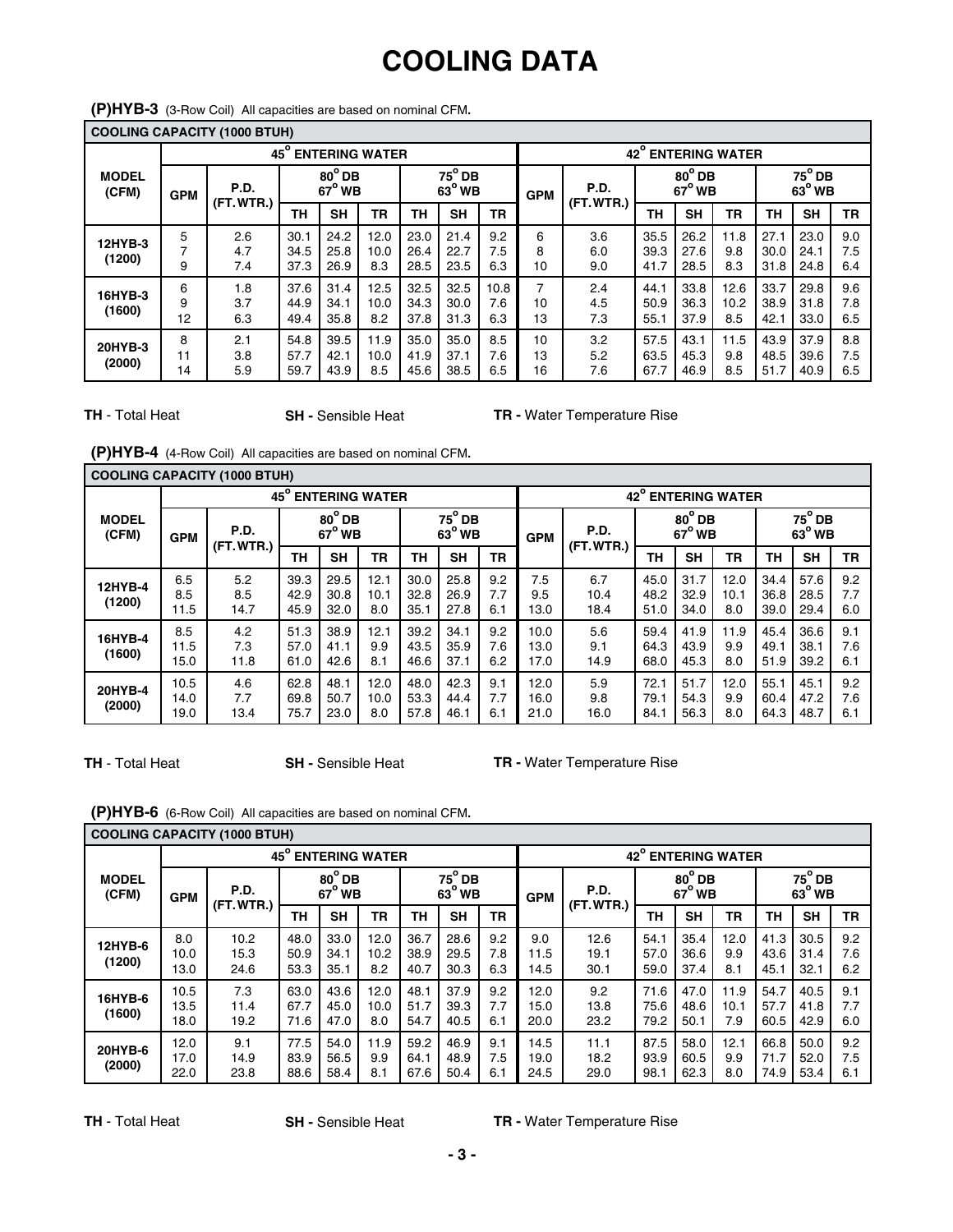## **HEATING DATA**

## **(P)HYB-3 (3-Row Coil / 2-Pipe)**

|                       | <b>HEATING CAPACITY (1000 BTUH)</b> |                    |                             |                   |                   |                 |  |  |  |  |  |  |  |
|-----------------------|-------------------------------------|--------------------|-----------------------------|-------------------|-------------------|-----------------|--|--|--|--|--|--|--|
|                       |                                     |                    | <b>ENTERING WATER TEMP.</b> |                   |                   |                 |  |  |  |  |  |  |  |
| <b>MODEL</b><br>(CFM) | <b>GPM</b>                          | P.D.<br>(FT.WTR.)  | $180^{\circ}$ F             | $160^{\circ}$ F   | $140^{\circ}$ F   | $120^{\circ}$ F |  |  |  |  |  |  |  |
| 12HYB-3<br>(1200)     | 7<br>10<br>13                       | 4.7<br>9.0<br>14.4 | 96<br>100<br>101            | 78<br>82<br>83    | 61<br>63<br>64    | 43<br>45<br>46  |  |  |  |  |  |  |  |
| 16HYB-3<br>(1600)     | 10<br>13<br>15                      | 4.5<br>7.3<br>9.5  | 129<br>133<br>135           | 105<br>109<br>110 | 82<br>85<br>86    | 59<br>60<br>61  |  |  |  |  |  |  |  |
| 20HYB-3<br>(2000)     | 12<br>16<br>20                      | 4.5<br>7.6<br>11.5 | 159<br>165<br>168           | 130<br>135<br>137 | 101<br>105<br>107 | 72<br>75<br>76  |  |  |  |  |  |  |  |

#### **NOTES:**

**1.** Ratings at 70 degree entering air temp.

**2.** Contact factory for capacities at other conditions

## **(P)HYB-4 (4-Row Coil / 2-Pipe)**

|                       |                | <b>HEATING CAPACITY (1000 BTUH)</b> |                   |                   |                             |                 |
|-----------------------|----------------|-------------------------------------|-------------------|-------------------|-----------------------------|-----------------|
|                       |                |                                     |                   |                   | <b>ENTERING WATER TEMP.</b> |                 |
| <b>MODEL</b><br>(CFM) | <b>GPM</b>     | P.D.<br>(FT.WTR.)                   | $180^{\circ}$ F   | $160^{\circ}$ F   | $140^{\circ}$ F             | $120^{\circ}$ F |
| 12HYB-4<br>(1200)     | 6<br>8<br>10   | 4.5<br>7.6<br>15.9                  | 107<br>111<br>115 | 88<br>91<br>94    | 68<br>71<br>73              | 49<br>50<br>52  |
| 16HYB-4<br>(1600)     | 8<br>12<br>15  | 3.7<br>7.9<br>11.8                  | 142<br>150<br>153 | 116<br>123<br>125 | 90<br>95<br>97              | 64<br>68<br>70  |
| 20HYB-4<br>(2000)     | 10<br>14<br>18 | 4.2<br>7.7<br>12.2                  | 176<br>185<br>190 | 144<br>151<br>155 | 112<br>118<br>121           | 80<br>84<br>86  |

#### **NOTES:**

**1.** Ratings at 70 degree entering air temp.

**2.** Contact factory for capacities at other conditions

## **(P)HYB-6 (6-Row Coil / 2-Pipe)**

|                       |                | <b>HEATING CAPACITY (1000 BTUH)</b> |                             |                   |                   |                 |  |  |
|-----------------------|----------------|-------------------------------------|-----------------------------|-------------------|-------------------|-----------------|--|--|
|                       |                |                                     | <b>ENTERING WATER TEMP.</b> |                   |                   |                 |  |  |
| <b>MODEL</b><br>(CFM) | <b>GPM</b>     | P.D.<br>(FT.WTR.)                   | $180^{\circ}$ F             | $160^{\circ}$ F   | $140^{\circ}$ F   | $120^{\circ}$ F |  |  |
| 12HYB-6<br>(1200)     | 8<br>10<br>14  | 10.2<br>15.3<br>28.2                | 124<br>127<br>130           | 101<br>104<br>106 | 79<br>81<br>83    | 56<br>58<br>59  |  |  |
| 16HYB-6<br>(1600)     | 10<br>14<br>18 | 6.7<br>12.2<br>19.2                 | 165<br>171<br>174           | 135<br>140<br>142 | 105<br>109<br>111 | 75<br>78<br>79  |  |  |
| 20HYB-6<br>(2000)     | 12<br>17<br>22 | 7.9<br>14.9<br>23.8                 | 203<br>212<br>216           | 166<br>173<br>177 | 129<br>135<br>137 | 92<br>96<br>98  |  |  |

### **NOTES:**

**1.** Ratings at 70 degree entering air temp.

**2.** Contact factory for capacities at other conditions

## **(P)HYB-1 (1-Row Coil / 4-Pipe)**

|                       | <b>HEATING CAPACITY (1000 BTUH)</b> |                                      |                             |                 |                 |                 |  |  |  |  |  |  |  |
|-----------------------|-------------------------------------|--------------------------------------|-----------------------------|-----------------|-----------------|-----------------|--|--|--|--|--|--|--|
|                       |                                     |                                      | <b>ENTERING WATER TEMP.</b> |                 |                 |                 |  |  |  |  |  |  |  |
| <b>MODEL</b><br>(CFM) | <b>GPM</b>                          | P.D.<br>(FT.WTR.)<br>$180^{\circ}$ F |                             | $160^{\circ}$ F | $140^{\circ}$ F | $120^{\circ}$ F |  |  |  |  |  |  |  |
| 12HYB<br>(1200)       | 1.0<br>2.5<br>4.0                   | 1.8<br>8.7<br>19.8                   | 30<br>39<br>42              | 24<br>32<br>34  | 19<br>25<br>27  | 14<br>18<br>19  |  |  |  |  |  |  |  |
| 16HYB<br>(1600)       | 1.0<br>2.5<br>4.0                   | 2.5<br>11.8<br>26.1                  | 38<br>49<br>54              | 31<br>40<br>44  | 24<br>31<br>34  | 17<br>22<br>24  |  |  |  |  |  |  |  |
| 20HYB<br>(2000)       | 1.0<br>2.5<br>4.0                   | 3.1<br>14.6<br>32.4                  | 45<br>58<br>65              | 37<br>47<br>53  | 29<br>37<br>41  | 20<br>26<br>30  |  |  |  |  |  |  |  |

#### **NOTES:**

**1.** Ratings at 70 degree entering air temp.

**2.** Contact factory for capacities at other conditions

### **(P)HYB-2 (2-Row Coil / 4-Pipe)**

|                       | <b>HEATING CAPACITY (1000 BTUH)</b> |                    |                             |                   |                 |                 |  |  |  |  |  |  |  |
|-----------------------|-------------------------------------|--------------------|-----------------------------|-------------------|-----------------|-----------------|--|--|--|--|--|--|--|
|                       |                                     |                    | <b>ENTERING WATER TEMP.</b> |                   |                 |                 |  |  |  |  |  |  |  |
| <b>MODEL</b><br>(CFM) | <b>GPM</b>                          | P.D.<br>(FT.WTR.)  | $180^{\circ}$ F             | $160^{\circ}$ F   | $140^{\circ}$ F | $120^{\circ}$ F |  |  |  |  |  |  |  |
| 12HYB<br>(1200)       | 4<br>8<br>12                        | 1.5<br>5.2<br>11.0 | 69<br>77<br>80              | 56<br>63<br>65    | 44<br>49<br>51  | 31<br>35<br>36  |  |  |  |  |  |  |  |
| 16HYB<br>(1600)       | 8<br>12<br>16                       | 2.7<br>5.5<br>9.3  | 99<br>105<br>108            | 81<br>86<br>88    | 63<br>67<br>69  | 45<br>48<br>49  |  |  |  |  |  |  |  |
| 20HYB<br>(2000)       | 12<br>16<br>20                      | 4.1<br>6.7<br>10.0 | 126<br>131<br>134           | 103<br>107<br>110 | 80<br>83<br>85  | 57<br>60<br>61  |  |  |  |  |  |  |  |

#### **NOTES:**

**1.** Ratings at 70 degree entering air temp.

**2.** Contact factory for capacities at other conditions

| <b>CFM FACTORS</b>                |                                |                                   |                |  |  |  |  |  |  |  |  |
|-----------------------------------|--------------------------------|-----------------------------------|----------------|--|--|--|--|--|--|--|--|
| %<br><b>NOMINAL</b><br><b>CFM</b> | <b>TOTAL</b><br><b>COOLING</b> | <b>SENSIBLE</b><br><b>COOLING</b> | <b>HEATING</b> |  |  |  |  |  |  |  |  |
| 50                                | 0.68                           | 0.60                              | 0.58           |  |  |  |  |  |  |  |  |
| 75                                | 0.85                           | 0.81                              | 0.81           |  |  |  |  |  |  |  |  |
| 100                               | 1.00                           | 1.00                              | 1.00           |  |  |  |  |  |  |  |  |
| 125                               | 1.12                           | 1.17                              | 1.16           |  |  |  |  |  |  |  |  |
| 150                               | 1.21                           | 1.33                              | 1.18           |  |  |  |  |  |  |  |  |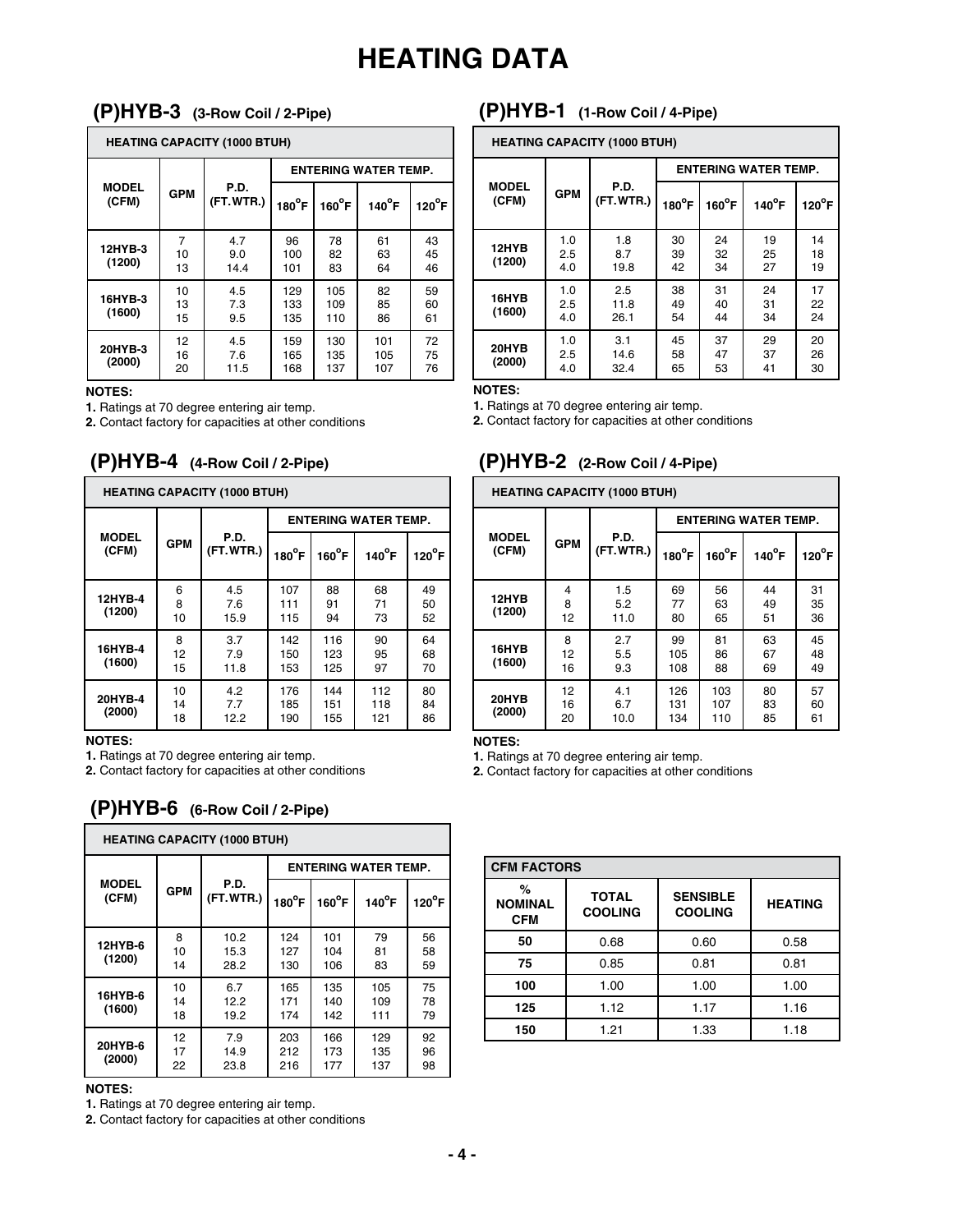# **HYB Series**

|               | <b>HYB BLOWER DATA (4-row coil)</b> |              |                         |                           |                                           |                              |                              |                              |                              |                              |                             |  |  |  |
|---------------|-------------------------------------|--------------|-------------------------|---------------------------|-------------------------------------------|------------------------------|------------------------------|------------------------------|------------------------------|------------------------------|-----------------------------|--|--|--|
| <b>UINT</b>   |                                     |              | MIN.                    | MAX.                      | <b>CFM vs. EXTERNAL STATIC PRESSURE</b>   |                              |                              |                              |                              |                              |                             |  |  |  |
| <b>MODEL</b>  | ΗP                                  | <b>AMPS*</b> | CKT.<br><b>AMPACITY</b> | CKT.<br><b>PROTECTION</b> | <b>BLOWER</b><br><b>SPEED</b>             | 0.10                         | 0.20                         | 0.30                         | 0.40                         | 0.50                         | 0.60                        |  |  |  |
| <b>12HYB4</b> | 1/5                                 | 5.2          | 7                       | 15                        | <b>HIGH</b><br>MED. HI<br>MED. LOW<br>LOW | 1595<br>1310<br>1010<br>690  | 1510<br>1250<br>980<br>640   | 1410<br>1190<br>940<br>580   | 1310<br>1100<br>860<br>510   | 1180<br>1000<br>760<br>440   | 1010<br>850<br>640<br>340   |  |  |  |
| <b>16HYB4</b> | 1/5                                 | 5.2          | 7                       | 15                        | <b>HIGH</b><br>MED. HI<br>MED. LOW<br>LOW | 1820<br>1420<br>1060<br>720  | 1740<br>1380<br>1020<br>660  | 1660<br>1320<br>960<br>580   | 1560<br>1260<br>900<br>500   | 1440<br>1160<br>800<br>400   | 1300<br>1040<br>700<br>260  |  |  |  |
| <b>20HYB4</b> | 1/4                                 | 8.8          | 12                      | 15                        | <b>HIGH</b><br>MED. HI<br>MED. LOW<br>LOW | 2510<br>2040<br>1580<br>1200 | 2240<br>2040<br>1580<br>1190 | 2260<br>1960<br>1540<br>1160 | 2120<br>1850<br>1480<br>1100 | 1960<br>1720<br>1380<br>1010 | 1760<br>1540<br>1180<br>880 |  |  |  |

120V-1PH-60HZ 3-row coil - add 0.05 to ESP shown **\*** Amps is total for (2) motors 6-row coil - deduct 0.10 from ESP shown

## **FEATURES:**

- 1. Manual air vents
- 2. 4-speed direct drive motors
- 3. 1/2" copper tubing
- 4. Primary and secondary condensate drains on one end
- 5. 120/1/60Hz. motors (2)
- 6. 3-row and 6-row models available
- 7. Rubber isolation grommets
- 8. Insulated and coated drain pan





# **PHYB Series**

|              | PHYB BLOWER DATA (4-row coil) |       |                         |                           |                                                  |                              |                              |                              |                              |                             |                             |  |  |  |
|--------------|-------------------------------|-------|-------------------------|---------------------------|--------------------------------------------------|------------------------------|------------------------------|------------------------------|------------------------------|-----------------------------|-----------------------------|--|--|--|
| <b>UINT</b>  |                               |       | MIN.                    | MAX.                      | <b>CFM vs. EXTERNAL STATIC PRESSURE</b>          |                              |                              |                              |                              |                             |                             |  |  |  |
| <b>MODEL</b> | HP                            | AMPS* | CKT.<br><b>AMPACITY</b> | CKT.<br><b>PROTECTION</b> | <b>BLOWER</b><br><b>SPEED</b>                    | 0.10                         | 0.20                         | 0.30                         | 0.40                         | 0.50                        | 0.60                        |  |  |  |
| 12PHYB4      | 1/5                           | 5.2   | 7                       | 15                        | <b>HIGH</b><br>MED. HI<br>MED. LOW<br>LOW        | 1400<br>1220<br>980<br>600   | 1320<br>1150<br>930<br>600   | 1220<br>1080<br>860<br>550   | 1110<br>980<br>790<br>490    | 980<br>860<br>680<br>420    | 820<br>710<br>560<br>340    |  |  |  |
| 16PHYB4      | 1/5                           | 5.2   | 7                       | 15                        | <b>HIGH</b><br>MED. HI<br>MED. LOW<br>LOW        | 1700<br>1370<br>1030<br>690  | 1620<br>1320<br>980<br>630   | 1520<br>1260<br>920<br>560   | 1420<br>1180<br>850<br>480   | 1290<br>1060<br>760<br>380  | 1130<br>910<br>640<br>230   |  |  |  |
| 20PHYB4      | 1/4                           | 8.8   | 12                      | 15                        | <b>HIGH</b><br>MED. HI<br>MED. LOW<br><b>LOW</b> | 2160<br>2000<br>1570<br>1170 | 2160<br>1900<br>1520<br>1140 | 2020<br>1800<br>1470<br>1100 | 1880<br>1680<br>1380<br>1040 | 1720<br>1520<br>1240<br>940 | 1520<br>1310<br>1000<br>800 |  |  |  |

## **FEATURES:**

- 1. Manual air vents
- 2. 4-speed direct drive motors
- 3. 1/2" copper tubing
- 4. Primary and secondary condensate drains on one end
- 5. Return air plenum field convertible from end return to bottom return
- 6. Throw away filter
- 7. 120/1/60Hz. motors (2)
- 8. 3-row and 6-row models available
- 9. Rubber isolation grommets
- 10. Insulated and coated drain pan



120V-1PH-60HZ 3-row coil - add 0.05 to ESP shown **\*** Amps is total for (2) motors 6-row coil - deduct 0.10 from ESP shown

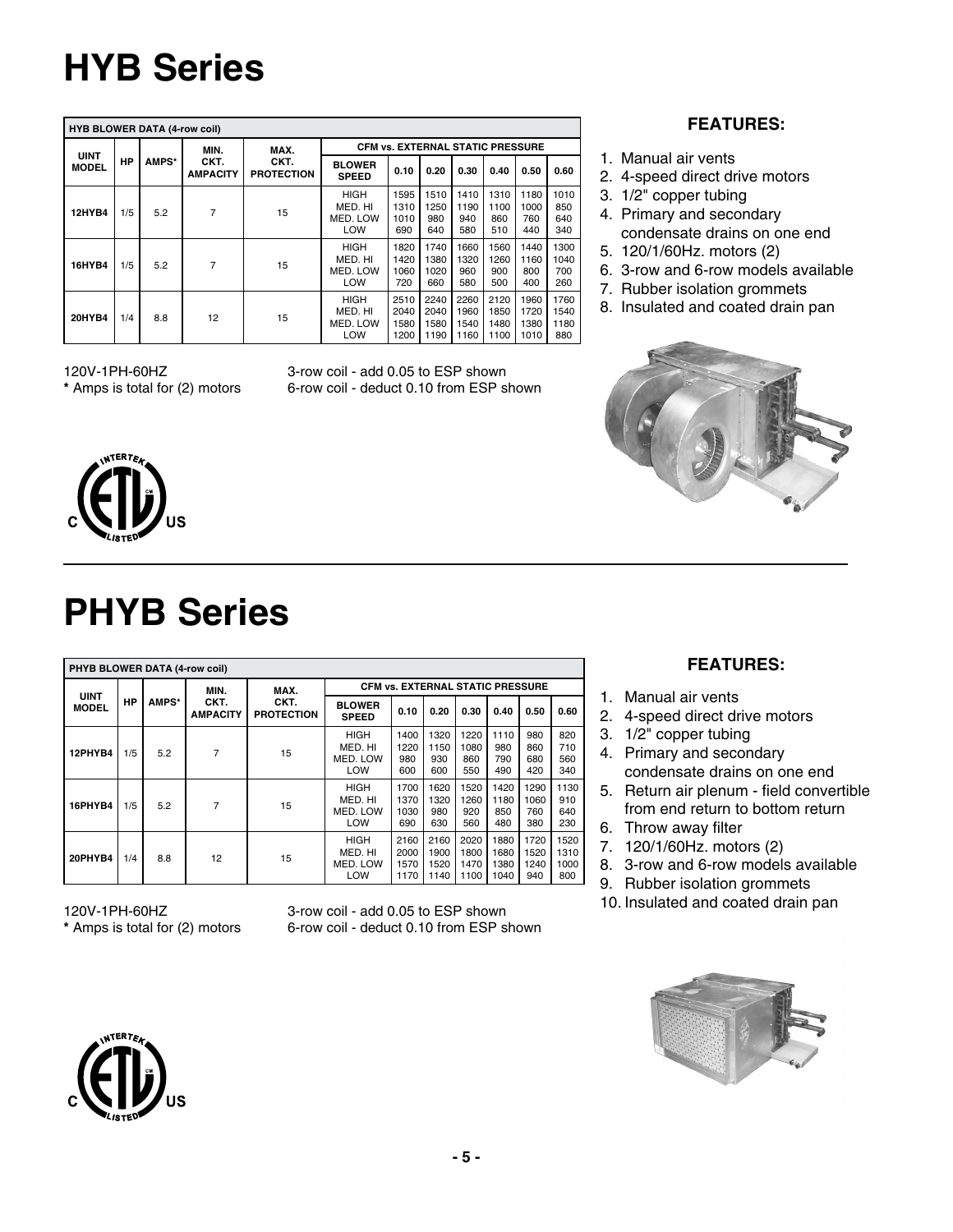# **HYB Series (50/60Hz.)**

| <b>HYB50 BLOWER DATA (4-row coil)</b> |     |       |                                 |                                   |                                           |                              |                              |                              |                             |                             |                             |
|---------------------------------------|-----|-------|---------------------------------|-----------------------------------|-------------------------------------------|------------------------------|------------------------------|------------------------------|-----------------------------|-----------------------------|-----------------------------|
|                                       |     |       |                                 |                                   | <b>CFM vs. EXTERNAL STATIC PRESSURE</b>   |                              |                              |                              |                             |                             |                             |
| <b>UINT</b><br><b>MODEL</b>           | ΗP  | AMPS* | MIN.<br>CKT.<br><b>AMPACITY</b> | MAX.<br>CKT.<br><b>PROTECTION</b> | <b>BLOWER</b><br><b>SPEED</b>             | 0.10                         | 0.20                         | 0.30                         | 0.40                        | 0.50                        | 0.60                        |
| 12HYB-4                               | 1/5 | 4.4   | 7                               | 15                                | <b>HIGH</b><br>MED. HI<br>MED. LOW<br>LOW | 1600<br>1280<br>1000<br>670  | 1540<br>1220<br>940<br>610   | 1470<br>1170<br>880<br>540   | 1410<br>1110<br>820<br>470  | 1340<br>1040<br>750<br>400  | 1250<br>970<br>680<br>320   |
| 16HYB-4                               | 1/5 | 4.4   | 7                               | 15                                | <b>HIGH</b><br>MED. HI<br>MED. LOW<br>LOW | 1820<br>1350<br>1040<br>640  | 1770<br>1350<br>1040<br>640  | 1710<br>1300<br>960<br>550   | 1650<br>1230<br>890<br>460  | 1580<br>1150<br>810<br>360  | 1480<br>1060<br>720<br>260  |
| 20HYB-4                               | 1/4 | 6.0   | 12                              | 15                                | <b>HIGH</b><br>MED. HI<br>MED. LOW<br>LOW | 2340<br>1830<br>1500<br>1140 | 2340<br>1830<br>1500<br>1140 | 2250<br>1760<br>1440<br>1060 | 2150<br>1680<br>1360<br>960 | 2040<br>1580<br>1260<br>880 | 1920<br>1480<br>1160<br>760 |

220-240V-1PH-50/60Hz



3-row coil - add 0.05 to ESP shown

**\*** Amps is total for (2) motors 6-row coil - deduct 0.10 from ESP shown

### **FEATURES:**

- 1. Manual air vents
- 2. 4-speed direct drive motors
- 3. 1/2" copper tubing
- 4. Primary and secondary condensate drains on one end
- 5. 220-240/1/50/60Hz. motors (2)
- 6. 3-row and 6-row models available
- 7. Rubber isolation grommets
- 8. Insulated and coated drain pan



# **PHYB Series (50/60Hz. with plenum)**

| <b>HYB50 BLOWER DATA (4-row coil)</b> |     |       |                         |                           |                                           |                                         |                              |                             |                             |                             |                             |
|---------------------------------------|-----|-------|-------------------------|---------------------------|-------------------------------------------|-----------------------------------------|------------------------------|-----------------------------|-----------------------------|-----------------------------|-----------------------------|
| <b>UINT</b>                           |     |       | MIN.                    | MAX.                      |                                           | <b>CFM vs. EXTERNAL STATIC PRESSURE</b> |                              |                             |                             |                             |                             |
| <b>MODEL</b>                          | HP  | AMPS* | CKT.<br><b>AMPACITY</b> | CKT.<br><b>PROTECTION</b> | <b>BLOWER</b><br><b>SPEED</b>             | 0.10                                    | 0.20                         | 0.30                        | 0.40                        | 0.50                        | 0.60                        |
| 12PHYB-4                              | 1/5 | 4.4   | 7                       | 15                        | <b>HIGH</b><br>MED. HI<br>MED. LOW<br>LOW | 1500<br>1230<br>970<br>650              | 1440<br>1180<br>920<br>580   | 1370<br>1120<br>860<br>520  | 1300<br>1060<br>800<br>450  | 1220<br>990<br>720<br>390   | 1130<br>900<br>650<br>320   |
| 16PHYB-4                              | 1/5 | 4.4   | 7                       | 15                        | <b>HIGH</b><br>MED. HI<br>MED. LOW<br>LOW | 1730<br>1350<br>1050<br>700             | 1690<br>1300<br>990<br>630   | 1610<br>1220<br>920<br>540  | 1530<br>1150<br>850<br>460  | 1440<br>1070<br>770<br>370  | 1330<br>960<br>670<br>290   |
| 20PHYB-4                              | 1/4 | 6.0   | 12                      | 15                        | <b>HIGH</b><br>MED. HI<br>MED. LOW<br>LOW | 2240<br>1830<br>1530<br>1160            | 2140<br>1740<br>1450<br>1080 | 2030<br>1650<br>1370<br>990 | 1930<br>1550<br>1280<br>900 | 1810<br>1430<br>1180<br>800 | 1680<br>1300<br>1070<br>680 |

220-240V-1PH-50/60Hz 3-row coil - add 0.05 to ESP shown<br>\* Amps is total for (2) motors 6-row coil - deduct 0.10 from ESP s -row coil - deduct 0.10 from ESP shown

## **FEATURES:**

- 1. Manual air vents
- 2. 4-speed direct drive motors
- 3. 1/2" copper tubing
- 4. Primary and secondary condensate drains on one end
- 5. Return air plenum field convertible from end return to bottom return
- 6. Throw away filter
- 7. 220-240V/1/50/60Hz. motors (2)
- 8. 3-row and 6-row models available
- 9. Rubber isolation grommets
- 10. Insulated and coated drain pan



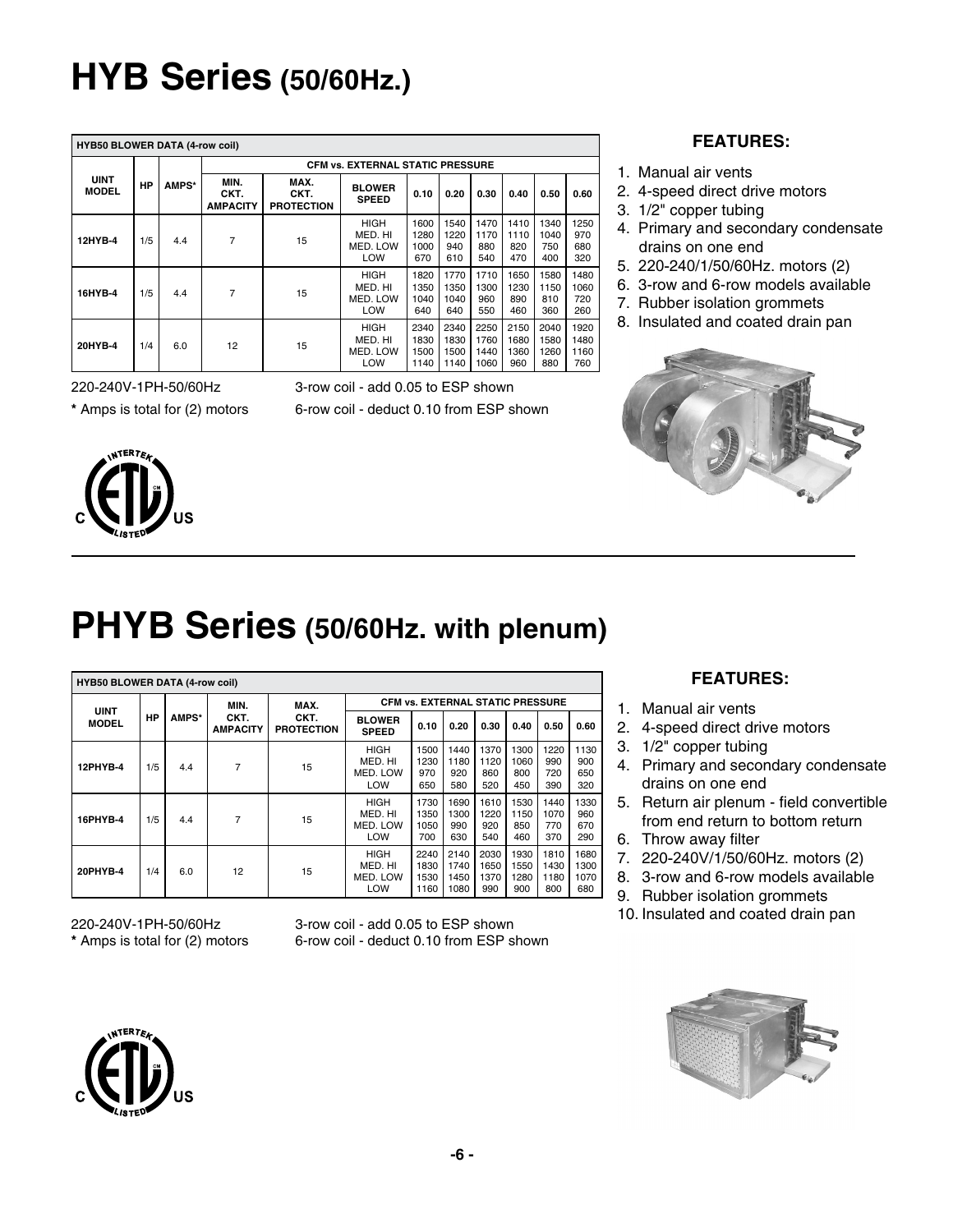

**- 7 -**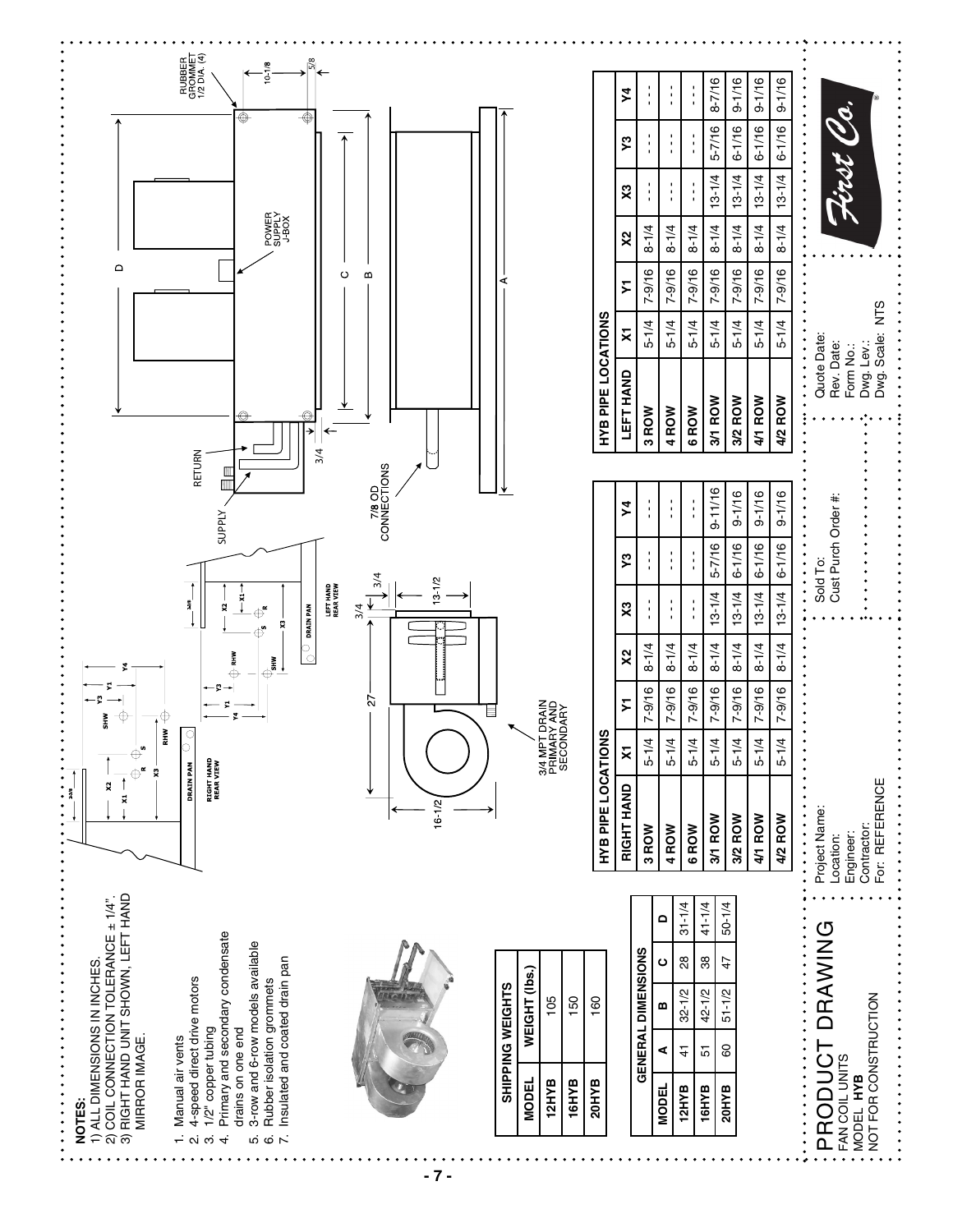

| from end return to bottom return                                                      | ${1 \over 2}$                                                            | $\frac{1}{2}$ , $\frac{1}{2}$ , $\frac{1}{2}$ , $\frac{1}{2}$ , $\frac{1}{2}$ , $\frac{1}{2}$ , $\frac{1}{2}$ , $\frac{1}{2}$ , $\frac{1}{2}$ |                                                   |                                     |                                           | $\vdots$                                             |                      |                                                               |                |  |
|---------------------------------------------------------------------------------------|--------------------------------------------------------------------------|-----------------------------------------------------------------------------------------------------------------------------------------------|---------------------------------------------------|-------------------------------------|-------------------------------------------|------------------------------------------------------|----------------------|---------------------------------------------------------------|----------------|--|
| 6. Throwaway filter                                                                   | 3/1 ROW                                                                  |                                                                                                                                               |                                                   |                                     | 5-1/4   7-9/16   8-1/4   5-7/16   9-11/16 | 3/1 ROW                                              |                      | $5-1/4$   $7-9/16$   $8-1/4$   $13-1/4$   $5-7/16$   $8-7/16$ |                |  |
| 7. 3-row and 6-row models available                                                   | 3/2 ROW                                                                  |                                                                                                                                               | $5-1/4$ 7-9/16 8-1/4 13-1/4 6-1/16 9-1/16         |                                     |                                           | 3/2 ROW                                              |                      | $5-1/4$ 7-9/16 8-1/4 13-1/4 6-1/16 9-1/16                     |                |  |
| 9. Insulated and coated drain pan<br>8. Rubber isolation grommets                     | 4/1 ROW                                                                  |                                                                                                                                               | $5-1/4$ 7-9/16 8-1/4 13-1/4 6-1/16 9-1/16         |                                     |                                           | 4/1 ROW                                              |                      | $5-1/4$ 7-9/16 8-1/4 13-1/4 6-1/16 9-1/16                     |                |  |
|                                                                                       | 4/2 ROW                                                                  |                                                                                                                                               | 5-1/4   7-9/16   8-1/4   13-1/4   6-1/16   9-1/16 |                                     |                                           | 4/2 ROW                                              |                      | $5-1/4$ 7-9/16 8-1/4 13-1/4 6-1/16 9-1/16                     |                |  |
| PRODUCT DRAWING<br>NOT FOR CONSTRUCTION<br><b>FAN COIL UNITS</b><br><b>MODEL PHYB</b> | Contractor:<br>For: REFERENCE<br>Project Name:<br>Engineer:<br>Location: |                                                                                                                                               |                                                   | , Sold To:<br>• Cust Purch Order #: |                                           | Quote Date:<br>Dwg. Lev.:<br>Rev. Date:<br>Form No.: | .<br>Dwg. Scale: NTS |                                                               | .<br>First Co. |  |

 $\vdots$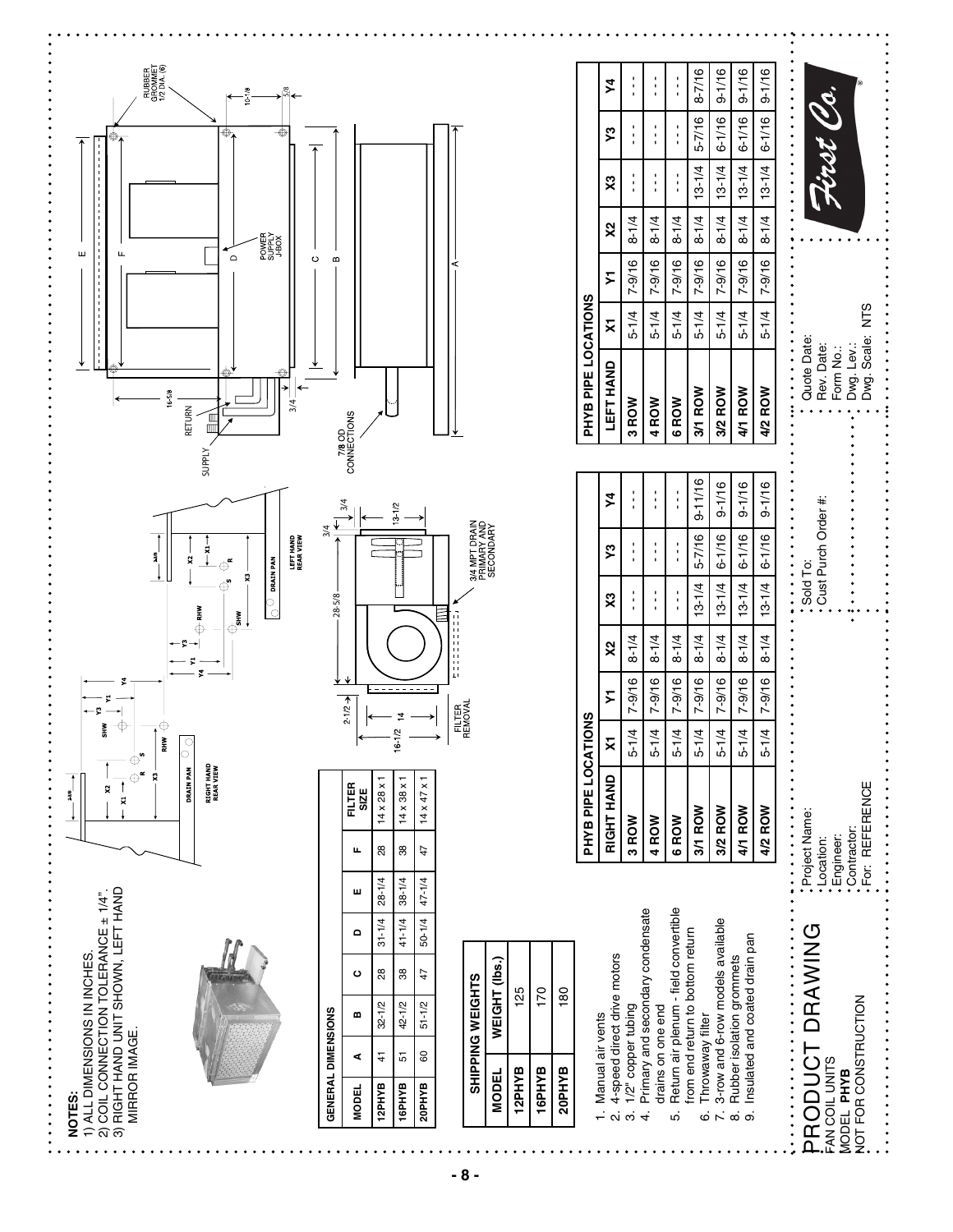## **VALVE CLUSTERS AND INDIVIDUAL COMPONENTS:** (field installed)

**Assembled Valve Clusters:** (factory-assembled and field installed) Components are factory piped together **(order power heads separately).** Contact factory for other valve clusters.

|                                     |  |                                                                                                   |                                                                                                   | cogodior former potter house coparatory, contact lactory for callor valve classicity                                                                                                                                                                                                                                                                                                                                                                                                   |  |  |  |  |
|-------------------------------------|--|---------------------------------------------------------------------------------------------------|---------------------------------------------------------------------------------------------------|----------------------------------------------------------------------------------------------------------------------------------------------------------------------------------------------------------------------------------------------------------------------------------------------------------------------------------------------------------------------------------------------------------------------------------------------------------------------------------------|--|--|--|--|
|                                     |  | <b>Right Hand</b>                                                                                 | <b>Left Hand</b>                                                                                  | Description (all 3/4") - For HYB, PHYB                                                                                                                                                                                                                                                                                                                                                                                                                                                 |  |  |  |  |
| $\overline{2}$<br>pipe<br>4<br>pipe |  | 9VBR2BV<br>9VBR2BC<br>9VBR22B<br>9VBR22C<br>9VBR23B<br>9VBR23D<br>9VBR23C<br>9VBR23BC<br>9VBR23DC | 9VBL2BV<br>9VBL2BC<br>9VBL22B<br>9VBL22C<br>9VBL23B<br>9VBL23D<br>9VBL23C<br>9VBL23BC<br>9VBL23DC | 2-pipe, 2 hand valves only<br>2-pipe, 1 hand valve and circuit setterl<br>2-pipe, one 2-way valve body and 2 hand valves<br>2-pipe, one 2-way valve body, 1 hand valve and circuit setter<br>2-pipe, one 3-way valve body and 2 hand valves<br>2-pipe, one 3-way valve body, 2 hand valves and aquastat<br>2-pipe, one 3-way valve body, 1 hand valve and circuit setter<br>2-pipe, one 3-way valve body and 3 hand valves<br>2-pipe, one 3-way valve body, 3 hand valves and aquastat |  |  |  |  |
|                                     |  | 9VBR4BV<br>9VBR42B<br>9VBL42C<br>9VBR43B<br>9VBR43BC                                              | 9VBL4BV<br>9VBL42B<br>9VBL42C<br>9VBL43B<br>9VBL43BC                                              | 4-pipe, 4 hand valves only<br>4-pipe, two 2-way valve bodies and 4 hand valves<br>4-pipe, two 2-way valve bodies, 2 hand valves and 2 circuit setters<br>4-pipe, two 3-way valve bodies and 4 hand valves<br>4-pipe, two 3-way valve bodies and 6 hand valves                                                                                                                                                                                                                          |  |  |  |  |
|                                     |  |                                                                                                   |                                                                                                   | Power Heads: (two power heads required for 4-pipe) - For all units                                                                                                                                                                                                                                                                                                                                                                                                                     |  |  |  |  |
|                                     |  | E50131180<br>E50132180<br>E50137180<br>E50138180                                                  |                                                                                                   | <b>24V</b><br>110V/50Hz - 120V/60 Hz<br>277V<br>220V/50 Hz - 230V/60 Hz                                                                                                                                                                                                                                                                                                                                                                                                                |  |  |  |  |
|                                     |  | <b>Separate Valve Bodies:</b> (order power heads separately)                                      |                                                                                                   |                                                                                                                                                                                                                                                                                                                                                                                                                                                                                        |  |  |  |  |
|                                     |  | E421317<br>E431317                                                                                | 3/4" 2-way - For HYB, PHYB<br>3/4" 3-way - For HYB, PHYB                                          |                                                                                                                                                                                                                                                                                                                                                                                                                                                                                        |  |  |  |  |
|                                     |  |                                                                                                   |                                                                                                   | Hand Valves: (Combination balance / shut-off) (2 usually req'd per coil)                                                                                                                                                                                                                                                                                                                                                                                                               |  |  |  |  |
|                                     |  | CP90                                                                                              |                                                                                                   | 3/4"                                                                                                                                                                                                                                                                                                                                                                                                                                                                                   |  |  |  |  |
|                                     |  |                                                                                                   |                                                                                                   | <b>Circuit setters and Strainers</b>                                                                                                                                                                                                                                                                                                                                                                                                                                                   |  |  |  |  |
|                                     |  | CP6011<br>CP6031                                                                                  | 3/4" Circuit setter (Taco)<br>3/4" Strainer (Kitz)                                                |                                                                                                                                                                                                                                                                                                                                                                                                                                                                                        |  |  |  |  |
|                                     |  | 945-8                                                                                             | Disconnect (120V)                                                                                 |                                                                                                                                                                                                                                                                                                                                                                                                                                                                                        |  |  |  |  |



Assembled Valve Cluster (3-way)



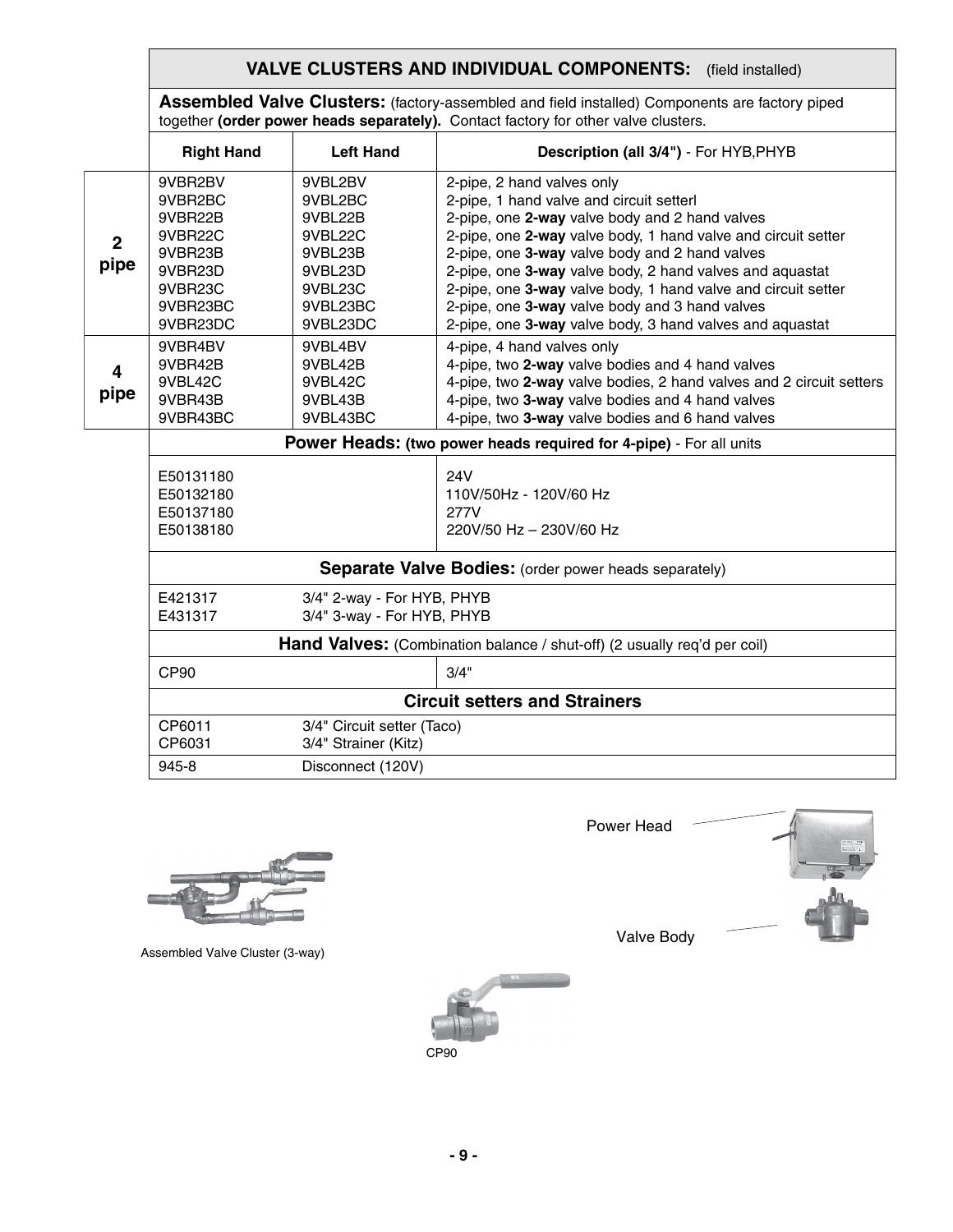## The "Autospeed **24V™** " **Control Package**

All HBC/PHBC/RHBC/CHBC fan coils are now available with the "Autospeed **24V TM "** control package option.

The new Autospeed **24V TM** thermostat (part #'s **T200** and **T201**) provides 24V AC single stage temperature control of 2 pipe and 4 pipe fan coil applications. The **T200/T201** thermostat offers maximum comfort and efficiency by automatically selecting the appropriate High, Medium, or Low fan speed, depending on room temperature and thermostat temperature setting. This automatic fan speed control not only brings the room temperature to the desired set point quickly, it maintains the room temperature with the most efficient fan speed selection. Once the desired room temperature is achieved the fan coil operates on low speed for extremely quiet operation.

The fan coil **control board** is a circuit board that provides control of a 3-speed line voltage (120, 208-240, or 277V), (50 or 60 cycle) fan motor. The control board allows the thermostat to control the fan motor even though, by itself, the thermostat does not have the current or voltage rating capability to control the fan motor.

With the "Autospeed **24V TM** " option, a "Controller Enclosure" is factory installed on each fan coil, which includes the control board, transformer, and service switch.

Continuous or Fan-Cycle operation

**T200** = Manual Changeover **T201** = Automatic Changeover



**TYPICAL 4 PIPE SHOWN**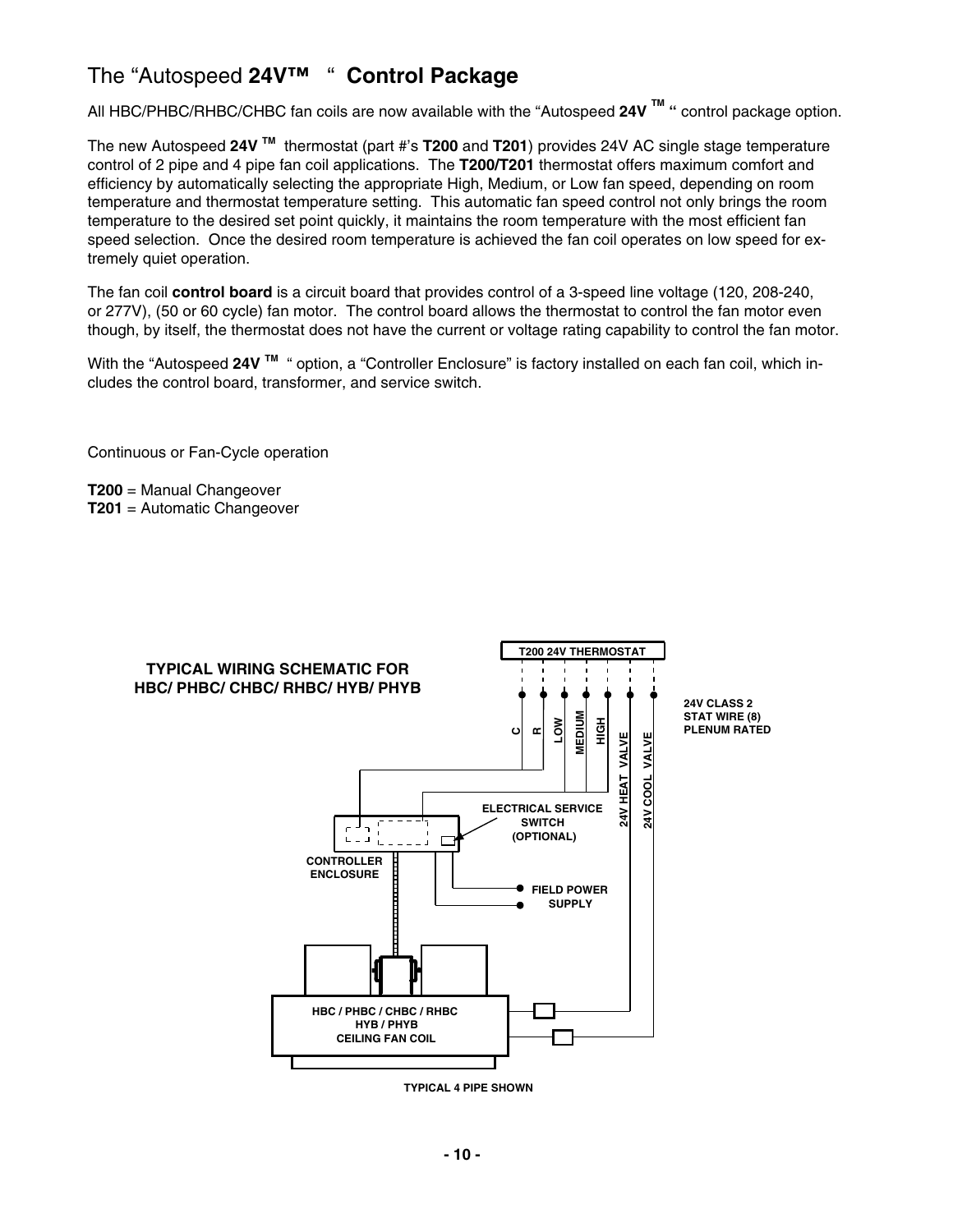## Guide Specifications - Lo Boy Fan Coils

Furnish and install First Co. horizontal fan coils as indicated on the plans and specifications. Types, sizes, and performance shall be as indicated in the schedule.

#### **Basic Unit**

All units shall be manufactured with heavy gauge galvanized steel to resist corrosion.

All piping, drain, and wiring connections shall be readily accessible. Mounting holes with rubber grommets shall be provided to save installation time and expense.

### **Electrical Box**

Unit shall have an electrical box providing a single location for line voltage field wiring connections.

#### **Coils**

Coils shall have high efficiency aluminum fins with mechanically expanded 1/2" O.D. copper tubes. All coils shall have a manual air vent. Coil performance shall be as indicated in the schedule.

#### **Fan Assembly**

Fans shall be centrifugal, forward curved, and dynamically balanced for smooth, quiet operation. Fan housings shall be fabricated of heavy gauge galvanized steel and be easily removed, thus allowing complete service access to the fans and motors.

#### **Motors**

 All units shall have (120/1/60) (220-240V/1/50/60Hz) four speed motors with permanently lubricated sleeve bearings, permanent split capacitor, inherent thermal overload protection with automatic reset, and resilient rubber motor mounts.

#### **Drain Pan**

Drain pans shall be insulated to prevent sweating. Drain pans shall be coated to reduce corrosion. Threaded primary and secondary drain connections shall be factory installed.

### **Return Plenum / Filter**

All **PHYB** models shall have factory installed return air plenums. These plenums shall be capable of being field converted from end return to bottom return. One inch throwaway filters shall be installed within the plenums.